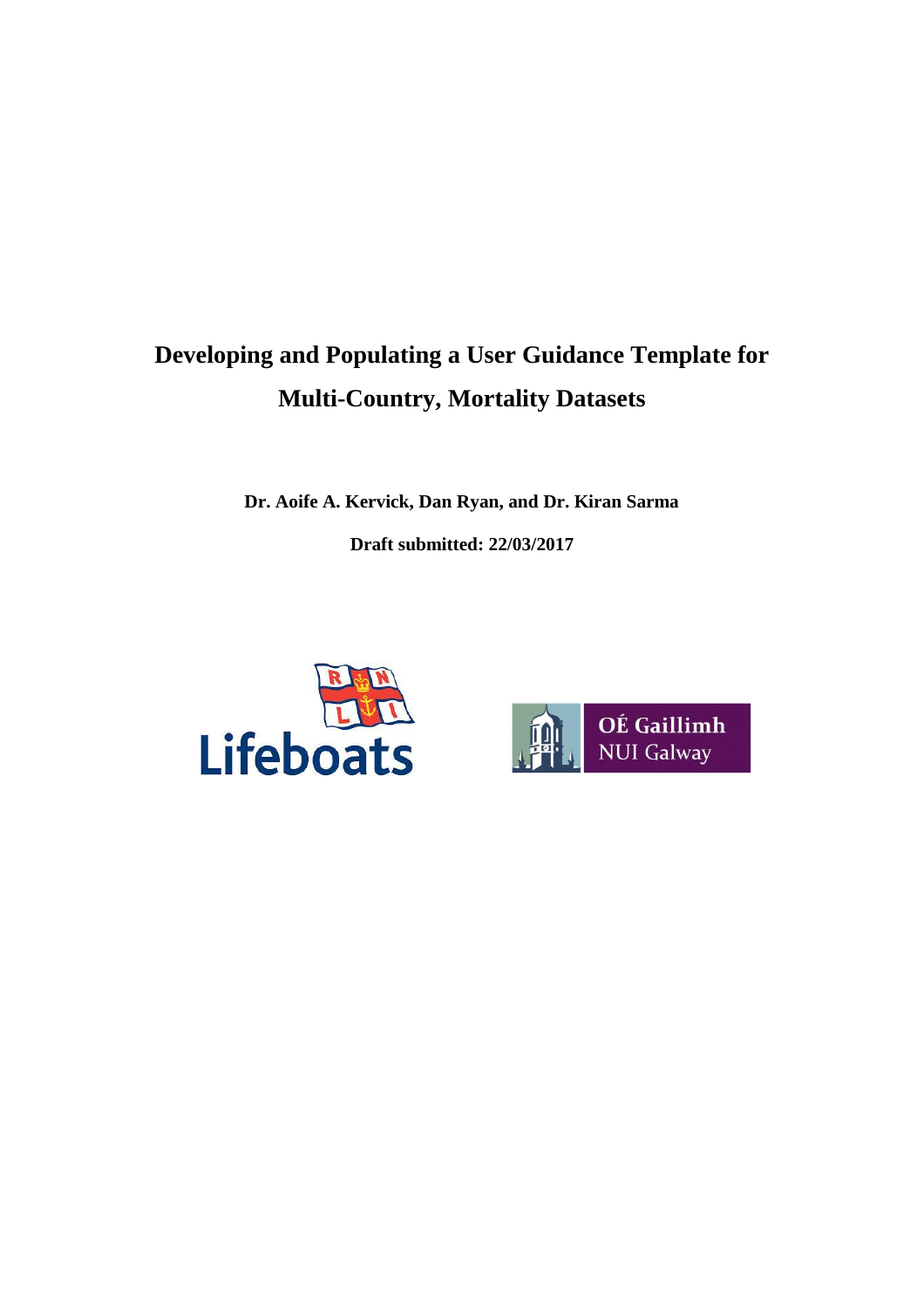# **Table of Contents**

# **Table of Tables and Figures**

| Table 1. Accidental drowning and submersion codes specified by the WHO online               |
|---------------------------------------------------------------------------------------------|
|                                                                                             |
|                                                                                             |
| <b>Table 3.</b> Summarised strengths and limitations of the mortality data provided by the  |
| WHO Mortality Database, GBD Study, EM-DAT and INDEPTH Network11                             |
| <b>Figure 1.</b> Approach to creating user guidance for four priority mortality datasets  4 |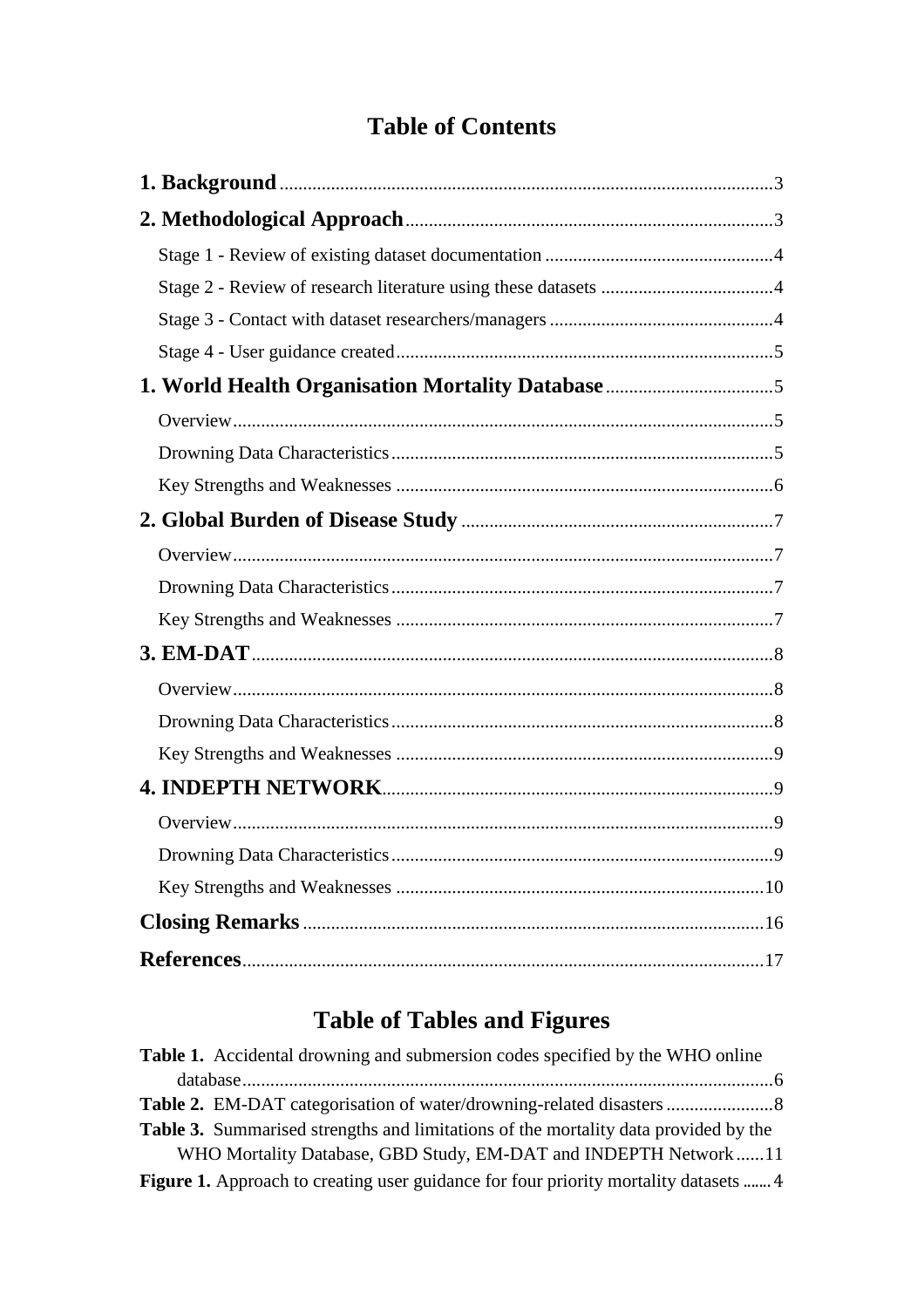## **1. Background**

Low- and Middle-Income Countries (LMICs) are subject to disproportionately high rates of drowning mortality (e.g. Hyder et al., 2008; Peden & McGee, 2010). Amongst a range of key objectives recommended by the World Health Organisation (WHO) to effectively address this global health issue, is the development of National Water Safety Plans (WHO, 2014). In order to develop such a plan, 'accurate, timely, inclusive' drowning data are first needed, to assess and generate awareness of drowning rates and risk (WHO, 2014, p. 36). This should provide a foundation of robust evidence to inform subsequent drowning prevention policies and interventions, and later, provide a means of evaluating these, once implemented.

Currently, four multi-country mortality databases (with corresponding datasets) documenting global drowning-related data are accessible online for stakeholder use. These are the WHO Mortality Database<sup>1</sup>, the Global Burden of Disease (GBD) study<sup>2</sup>, the International Disaster Database (EM-DAT)<sup>3</sup>, and INDEPTH Network<sup>4</sup>. There is a large body of documentation available online for each of these databases, outlining the caveats of their usage. This includes a range of literature detailing data collection and/or data estimation processes (if raw data are not available), for example, or the validation protocol for the mortality records underlying the dataset.

For the non-expert user, meaningfully interpreting such documentation may pose a substantial challenge. This may prevent their accessing the data, or lead to inappropriate selection and processing of data, with potential impacts for drowning response and prevention decision-making. In order to mitigate this, the current work seeks to identify the strengths and limitations of these four datasets, and present these evaluations as accessible, 'user guidance', to inform stakeholder decision-making regarding dataset adoption. It evaluates these datasets with broad reference to the 'Data Appraisal and Assessment Criteria' developed as Deliverable A1 of the current project.

# **2. Methodological Approach**

 $\overline{\phantom{a}}$ 

In order to develop user guidance articulating the strengths and limitations of the four priority mortality datasets (WHO, GBD, EM-DAT, and INDEPTH Network), a fourstage process was adopted (see Figure 1 below).

<sup>&</sup>lt;sup>1</sup> WHO Global Mortality Database: http://www.who.int/healthinfo/mortality\_data/en/

<sup>2</sup> Global Burden of Disease Study: <http://www.healthdata.org/gbd>

<sup>3</sup> The International Disasters Database[: http://www.emdat.be/](http://www.emdat.be/)

<sup>&</sup>lt;sup>4</sup> INDEPTH Network:<http://www.indepth-network.org/about-us>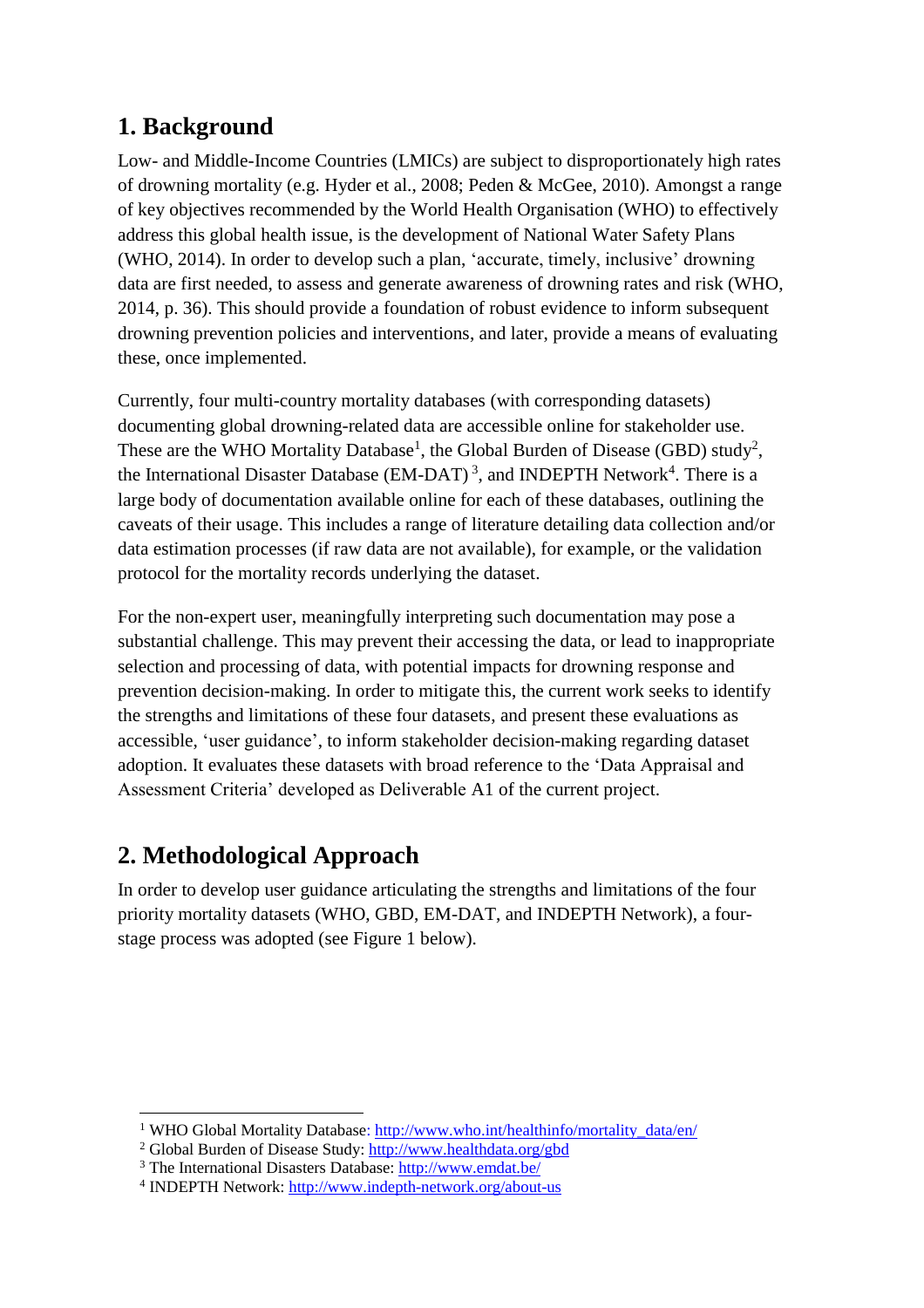

*Figure 1.* Approach to creating user guidance for four priority mortality datasets

#### **Stage 1 - Review of existing dataset documentation**

An extensive review of the documentation provided online for each of the four priority datasets was conducted. This involved a comprehensive search of each database's parent site (e.g. in the case of the EM-DAT, all documentation provided at ['http://www.emdat.be/'](http://www.emdat.be/), was accessed), and synthesis of all relevant material identified (e.g. EM-DAT's 'Explanatory Notes' section). Material was considered relevant if it related to the 'Data Appraisal and Assessment Criteria' developed as Deliverable A1 of the current project, and deemed suitable to potentially inform accessible strengths and limitations of the relevant dataset.

#### **Stage 2 - Review of research literature using these datasets**

Similarly, an extensive review of published research literature, drawing from these datasets, was conducted. Within these studies, authors may identify strengths and limitations of the datasets, and these reflections can inform the current work. The literature reviewed primarily consisted of epidemiology studies (e.g. De Roos, 2015; Sankoh & Byass, 2012). Again, material was considered relevant for incorporation in the synthesis if it related to the 'Data Appraisal and Assessment Criteria', and was deemed appropriate to inform stakeholder usage considerations.

#### **Stage 3 - Contact with dataset researchers/managers**

Last, those involved in the maintenance of each of the four priority datasets were contacted with requests for clarification/confirmation regarding any inconsistent/unclear findings documented during the review process (e.g. a request for their working definition of a 'drowning' fatality was emailed through INDEPTH's online query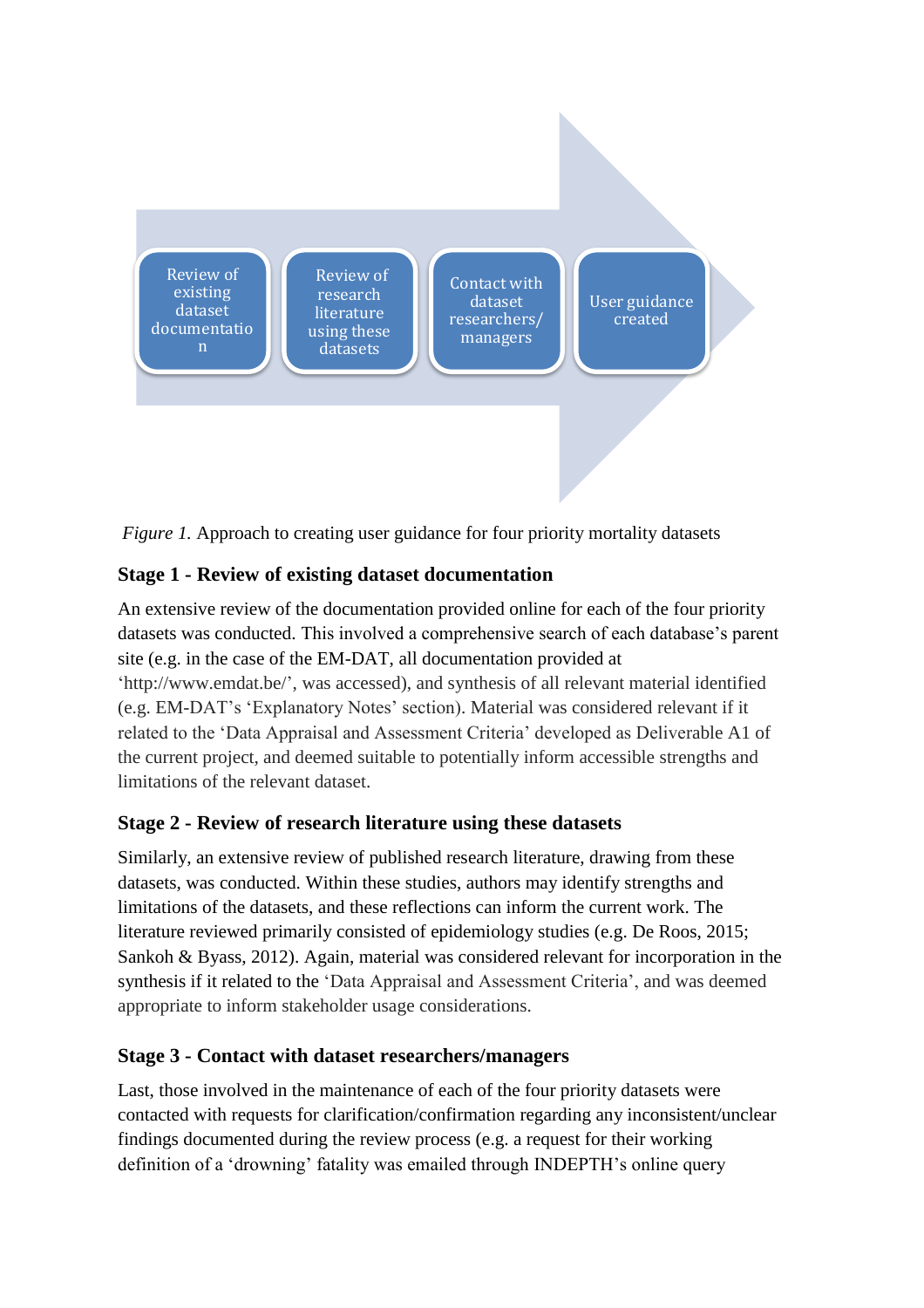function). Any clarifications deemed relevant to the strengths and limitations of the datasets reviewed were incorporated into the final synthesis.

#### **Stage 4 - User guidance created**

Based on the synthesised findings of the three stages, user guidance, with a focus on the strengths and limitations for each of the four priority data sources, was created. For each source considered, an overview and detailed description of its specific means of capturing drowning data (given the importance of this for the current report and project) was first outlined. The key (i.e. most important) strengths and weaknesses for the particular data source are then described. Last, a summary table, contrasting the strengths and weaknesses of all four data sources across the characteristics of drowning data captured, data coverage and completeness, quality, and accessibility is then provided.

# **1. World Health Organisation Mortality Database**

#### **Overview**

The World Health Organisation (WHO) Mortality Database is the largest repository of international data on causes of death. It documents mortality data by sex, age and cause of death from 1950 to date, as reported annually by >100 WHO member states from their civil registration systems. Access to the user-friendly, online database, corresponding basic data extraction tool (the 'Cause of Death Query Online', or 'CoDQL'), and country-level, aggregate microdata underpinning these tools, is all provided on the WHO Mortality Database website.

The WHO Mortality Database aims to present detailed mortality data in a user-friendly, accessible way to international users. It does so to achieve the overall aim of the WHO, which is to combat disease and premature death through improving equity in health, reducing identified health risks, promoting healthy lifestyles and settings, and responding to the underlying determinants of health.

#### **Drowning Data Characteristics**

The data available in the WHO Mortality Database comprise deaths registered through national vital registration systems. The underlying cause of death is coded by the relevant national authority in accordance with the latest version of the International Classification of Disease (ICD) rules. Regarding drowning deaths, the latest ICD version, the ICD-10 $<sup>5</sup>$ , distinguishes between drowning fatalities by the nature of the body</sup> of water (e.g. a bathtub versus a swimming pool), and the mechanism of drowning (e.g. while in water versus following a fall into water).

When using the online database, 'Accidental drowning and submersion' can be selected as a cause of death sub-group (under 'No. of deaths - External causes'). This

 $\overline{\phantom{a}}$ <sup>5</sup> Equivalent datasets with ICD-7, ICD-8, and ICD-9 coding are also available on the WHO Mortality Database webpage.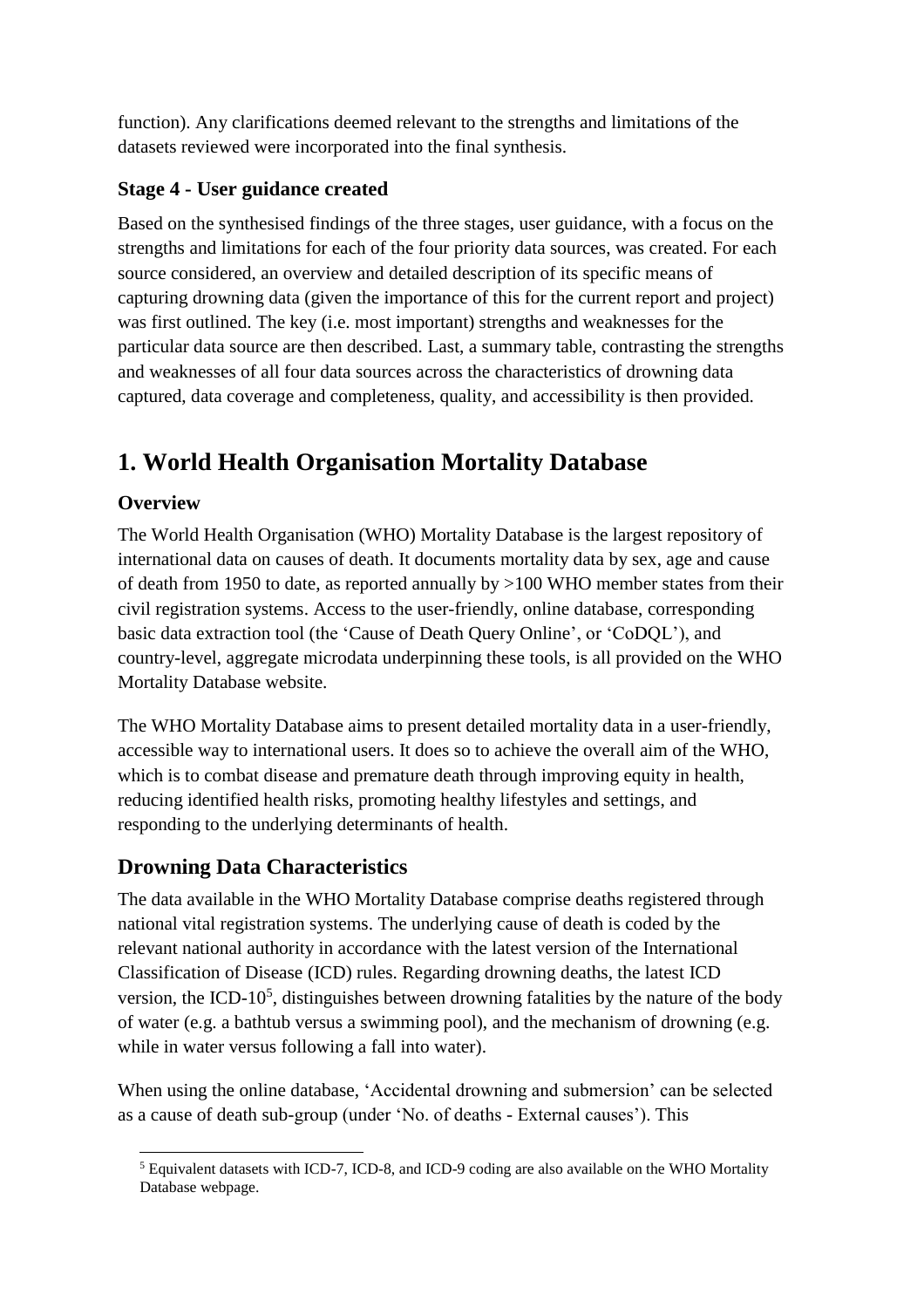incorporates all accidental drowning codes from (ICD-10 codes W65-W74, see Table 1 below).

| <b>ICD-10 Code</b> | <b>Description</b>                                               |
|--------------------|------------------------------------------------------------------|
| W <sub>65</sub>    | Drowning and submersion while in bath-tub                        |
| W <sub>66</sub>    | Drowning and submersion following fall into bath-tub             |
| W <sub>67</sub>    | Drowning and submersion while in swimming pool                   |
| W68                | Drowning and submersion following fall into swimming-pool        |
| W <sub>69</sub>    | Drowning and submersion while in natural water (incl. lake, open |
|                    | sea, river, stream)                                              |
| W70                | Drowning and submersion following fall into natural water        |
| W73                | Other specified drowning and submersion (incl. quenching tank,   |
|                    | reservoir)                                                       |
| W74                | Unspecified drowning and submersion (incl. drowning NOS, fall    |
|                    | into water NOS)                                                  |

Table 1. *Accidental drowning and submersion codes specified by the WHO online database*

The CoDQL and WHO microdata allow the user to select any desired codes however, and as such, can also incorporate codes for drowning by suicide (e.g. X71 'Intentional self-harm by drowning and submersion'), assault (X92 'Assault by drowning and submersion'), transport accidents (V90 'Accident to watercraft causing drowning and submersion', and V92 'Water-transport-related drowning and submersion with accident to watercraft'), or undetermined drowning deaths (Y21 'Drowning and submersion, undetermined intent'). Codes for death due to extreme environmental incidents (e.g. X38 'Victim of flood'), which may potentially include drowning related deaths, can also be selected (although these do not relate to drowning alone).

#### **Key Strengths and Weaknesses**

Key strengths of the WHO Mortality Database include that it is the sole multi-country data source to use only medically-certified data, with detailed microdata freely available for immediate download. It is also the only multi-country mortality data source to capture drowning-specific data in relation to accidental, intentional, water transport and undetermined/unspecified incidents. Similarly, it is the only data source to capture information relating to the nature of the body of water the fatality occurred in, and the mechanism of drowning. This level of detail is very beneficial when designing targeted drowning prevention measures.

Not all countries provide data to the WHO however (the list of countries who do are available on the WHO database website), and these countries are not included in the dataset. Also, the microdata provided consists of large, complex datafiles, which require expertise in data processing, and software (e.g. SPSS, Stata) to manage and analyse, which may be beyond the average user.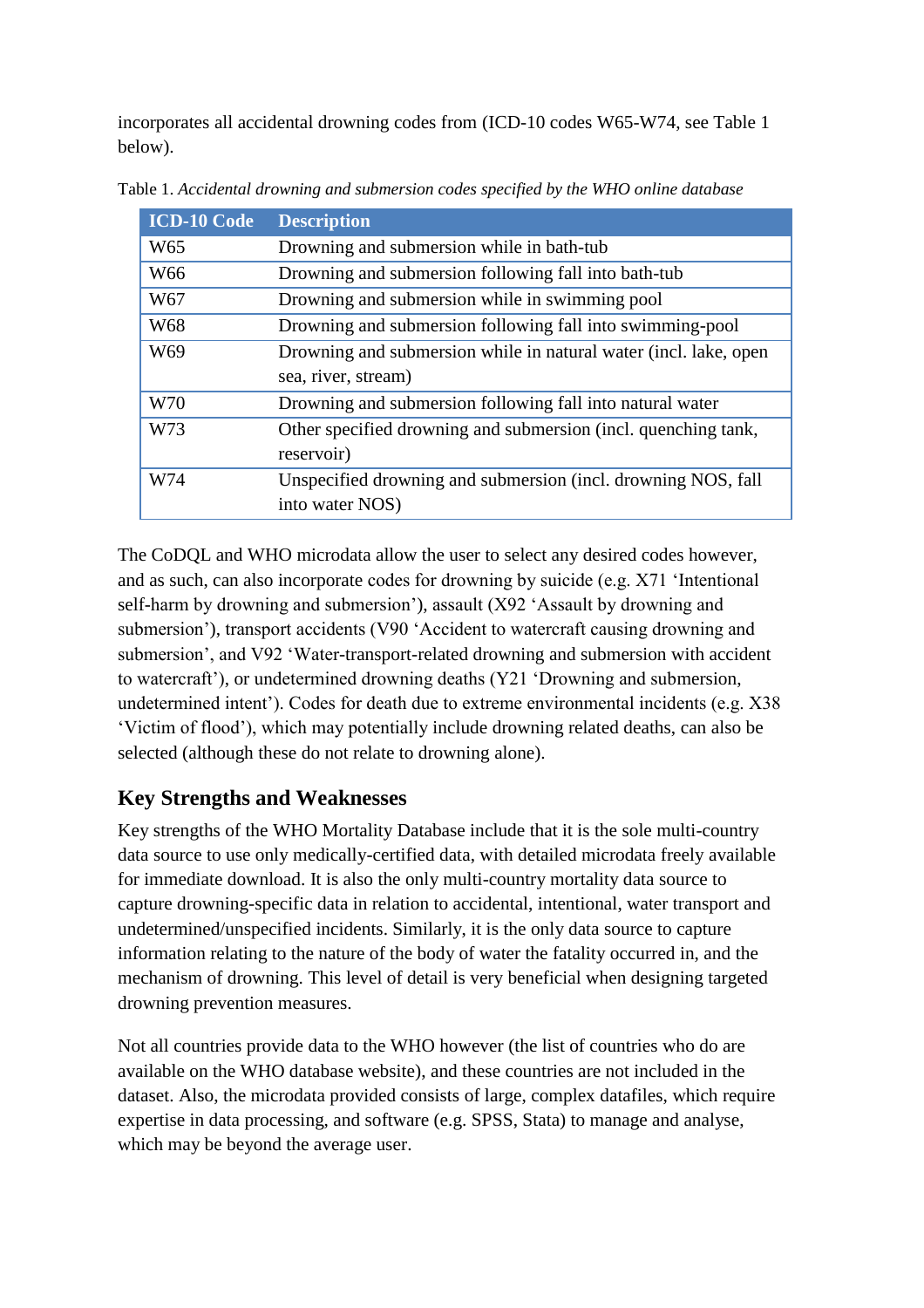# **2. Global Burden of Disease Study**

### **Overview**

The Global Burden of Disease Study (GBD) is the most comprehensive observational epidemiological study conducted worldwide to date, and is coordinated by the Institute for Health Metrics and Evaluation, in Seattle, Washington. Through their online Global Health Data Exchange platform (GHDx), it provides mortality and morbidity estimates compiled by over 1,800 collaborators, for over 300 diseases, injuries and risk factors in 188 countries, from 1990 to 2015.

It aims to promote an understanding of the differing health challenges, and their impacts, being experienced across the world in the  $21<sup>st</sup>$  century. It strives to provide results that can be used by policymakers, health professionals, and funding agencies to identify priorities for improving the health of the world's populations.

## **Drowning Data Characteristics**

Cause-specific mortality estimates from the GBD are generated based on researcher synthesis of extensive country/region-specific data, including vital registration statistics, census data, surveillance systems, to hospital data. This synthesis is then used to inform mathematical estimates of different mortality/morbidity-related variables, such as Disability-Adjusted Life Years (DALYS; the sum of years lost due to premature death, and years lived with disability), using various established statistical techniques. Cause of death data in the GBD is categorised under the following three main groupings, typically mapped from ICD codes provided by data sources:

Group 1) Communicable, maternal, neonatal, and nutritional diseases, Group 2) Non-communicable causes, Group 3) Injuries.

'Drowning' deaths are documented as such, under the sub-group 'Unintentional Injuries' within the broader category of Group 3, 'Injuries'.

#### **Key Strengths and Weaknesses**

Key strengths of the GBD data include that best practice mathematical modeling methods are used to provide detailed mortality estimates (including drowning deaths) for 188 countries worldwide, even those with little to no source data. Predominately established data sources inform GBD data and estimates, and undergo extensive screening and adjustment processes by experts prior to publication (described in detail in a GBD protocol available on the GBD website).

Estimated mortality data cannot be fully accurate however, nor can they be validated. The margins of error associated with GBD data are also not a default setting for the highly accessible visualisation tools provided on the GBD website, which could mislead potential users regarding the quality of the data. In terms of drowning data, the GBD solely captures accidental drowning deaths without any information regarding the nature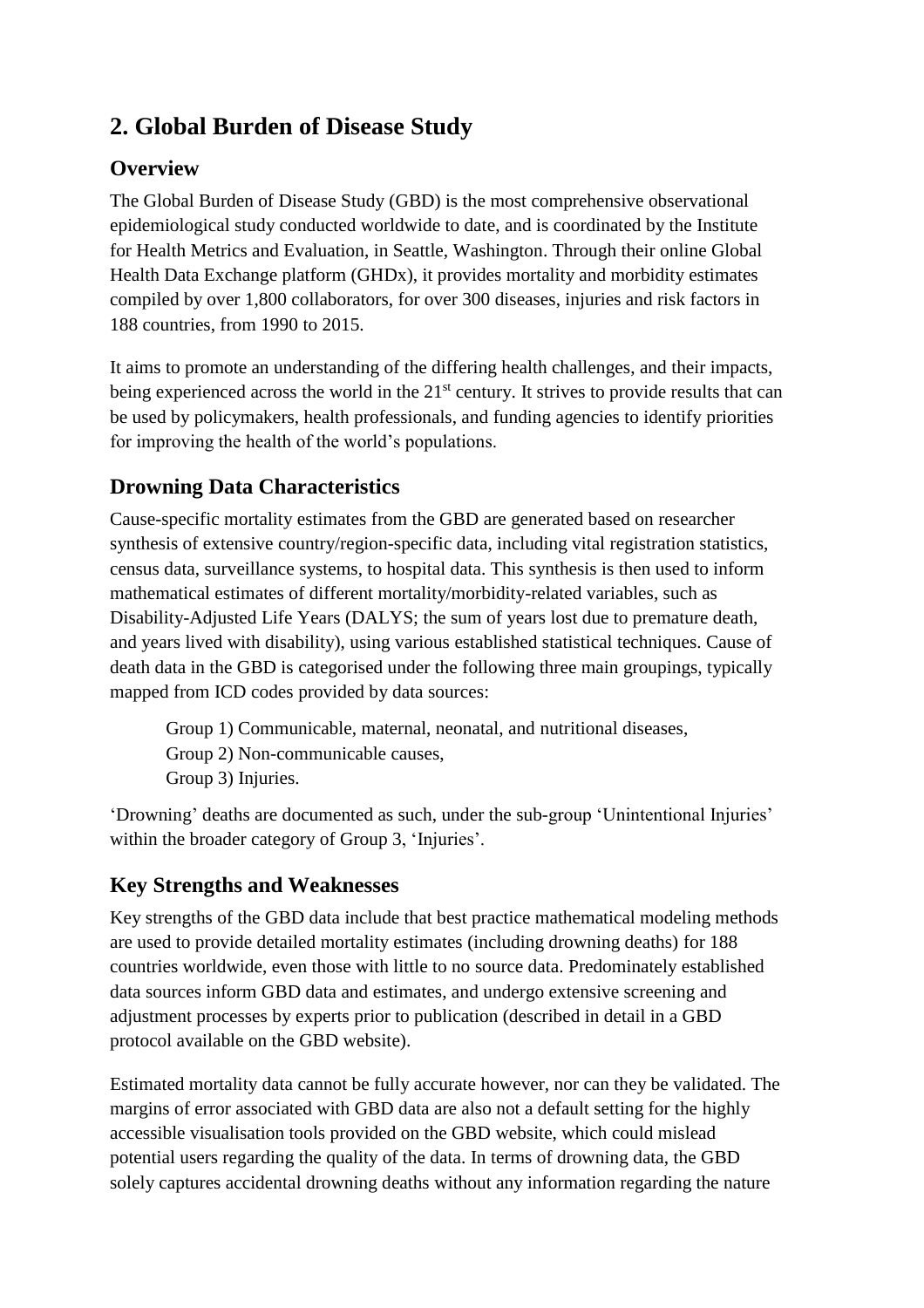of the body of water the drowning death occurred in, or mechanism of drowning. Last, GBD microdata are not available in real-time, and GBD models and data are updated in regular intervals meaning that previous GBD publications and datasets cannot be compared.

## **3. EM-DAT**

#### **Overview**

The International Disaster Database (EM-DAT) is maintained by the Centre for Research on the Epidemiology of Disasters (CRED), at the School of Public Health of the Université Catholique de Louvain, in Brussels, Belgium. It contains core data on the occurrence and impacts of >22,000 natural and technological disasters, from 1900 to date.

CRED's key objectives in maintaining this database are to:

- aid humanitarian action at national and international levels.
- inform evidence-based decision-making for disaster preparedness.
- provide an objective foundation for vulnerability assessment and priority setting.

### **Drowning Data Characteristics**

Across an array of disaster categories, EM-DAT documents fatalities and injury data on water-related disasters, in which drowning data are captured. A disaster is categorised here as involving one or more of the following:

- 10 or more individuals deceased.
- 100 or more individuals affected.
- The declaration of a state of emergency.
- A call for international assistance.

EM-DAT's approach to categorising water-related disasters is outlined in table 4.

| Table 2. EM-DAT categorisation of water/drowning-related disasters |  |  |
|--------------------------------------------------------------------|--|--|

| <b>Disaster Sub-group</b> | <b>Disaster Type</b>         | <b>Disaster Sub-type</b> |
|---------------------------|------------------------------|--------------------------|
|                           |                              | Coastal flood            |
|                           |                              | Riverine flood           |
|                           | Flood                        | Flash flood              |
| Hydrological disaster     |                              | Ice jam flood            |
|                           | Landslide                    | Avalanche (snow, debris, |
|                           |                              | mudflow, rock fall)      |
|                           | <b>Wave Action</b>           | Rogue wave               |
|                           |                              | Seiche                   |
|                           | Earthquake                   | Tsunami                  |
| Geophysical disaster      | <b>Volcanic Activity</b>     | Lahar                    |
|                           | <b>Glacial Lake Outburst</b> |                          |
| Technological disaster    | <b>Traffic Accident</b>      | Water                    |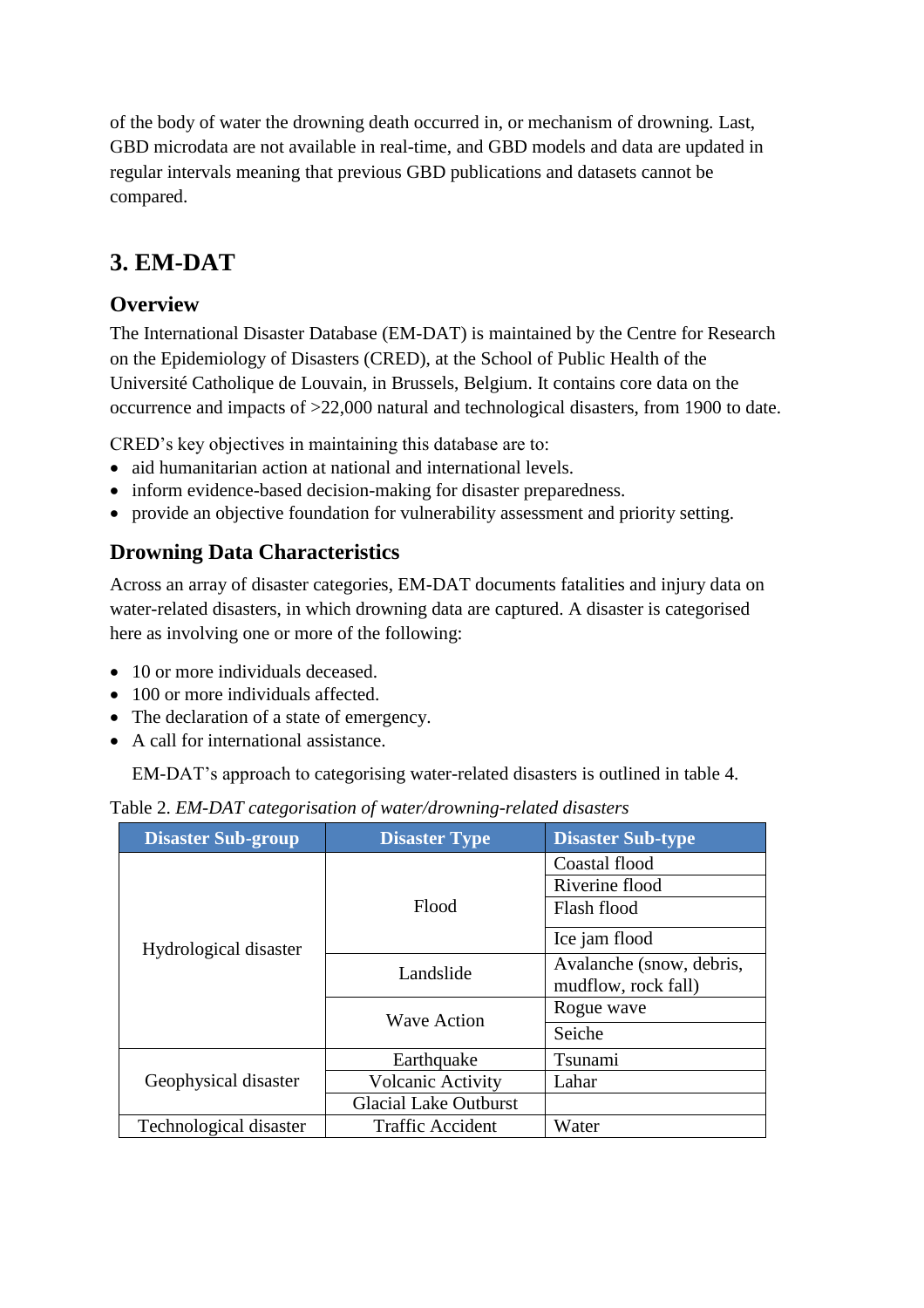Of note, drowning-specific deaths cannot be isolated from these data, as all deaths/injuries resulting from the specific disaster are aggregated.

#### **Key Strengths and Weaknesses**

EM-DAT is the sole database to capture detailed mortality data in relation to global, water-related disasters. Very limited evidence surrounding the epidemiology of drowning due to natural disasters is currently available. As such, this dataset is of unique importance to those seeking to design preventative/preparedness measures in LMICs prone to water-related disasters. It is regularly updated (every three months, once data has been cross-checked and validated) to ensure up-to-date coverage of disasters is provided.

The majority of drowning fatalities do not occur as a result of disasters however, and as such, this database is not useful if seeking to design national drowning prevention measures. Also, although deaths due to water-related disasters are captured by EM-DAT, it is not possible to isolate drowning-specific fatalities from the aggregate data provided. Similarly, key mortality and demographic variables (e.g. age and gender) are not reported. Access to the raw data provided to EM-DAT staff may be required for these data, which involves an online request process, with no time schedule provided. Last, it should be noted that EM-DAT data are collated from a series of sources, including media reports, which typically do not retain reliable information. Little detail regarding how these data are screened and processed prior to data entry is available on the database.

# **4. INDEPTH NETWORK**

## **Overview**

Established in 1998, the INDEPTH Network of Health and Demographic Surveillance Systems (HDSS) documents the lives of over 4 million people, across 47 research centres, in 20 countries in Africa, Asia and Oceania. Their INDEPTH Data Repository contains an online archive of (to date) 68, high-quality, longitudinal datasets from various compilations of member HDSS centres. Summary statistics from these are available through INDEPTHStats, a platform developed by the INDEPTH Network for visualising key demographic indicators.

The INDEPTH Network's goal is to enable member HDSSs and associated researchers, to contribute to and share high-quality HDSS datasets with the scientific community, and translate INDEPTH's research findings into policy and practice.

## **Drowning Data Characteristics**

Deaths, including drowning deaths, are routinely registered at HDSS sites, and followedup with standardised Verbal Autopsies (VA; see WHO, 2012, and 2016), involving a structured interview regarding the death, typically with a family member. The VA report is then computer-processed (with the validated program InterVA-4) to identify and code the cause of death, based on the information collected, and link this to the individual's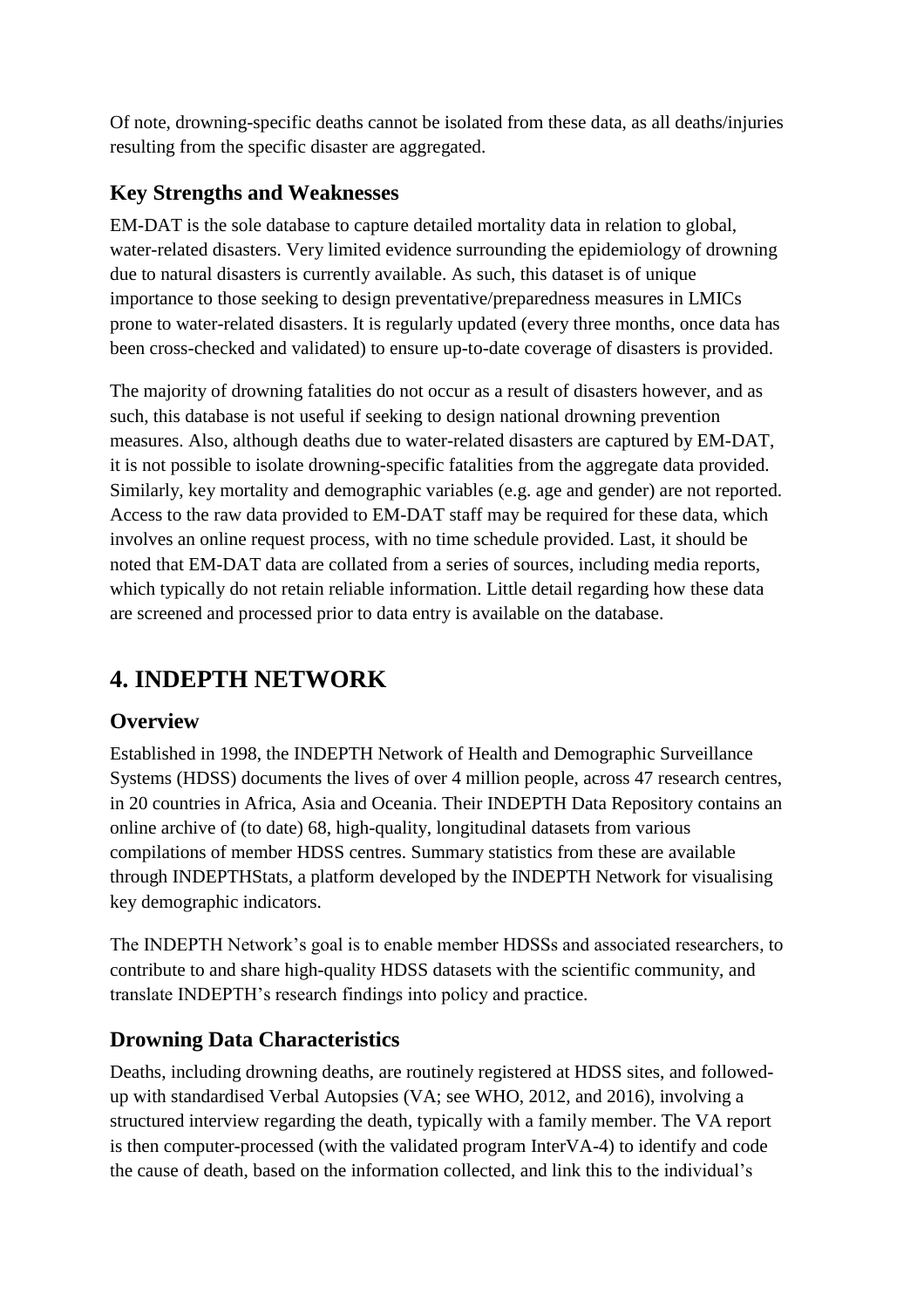longitudinal data. Drowning incidents are coded per the WHO VA instrument (2012, 2016) as code 12.04 'Accidental drowning and submersion'.

#### **Key Strengths and Weaknesses**

INDEPTH data are uniquely collected in remote rural districts and informal urban settlements (consisting, on average, of 60,000 people) throughout Africa, Asia and Oceania, where morbidity and mortality trends are typically ignored/undocumented. Within the defined populations in which HDSS data are collected, INDEPTH Network data are considered to present the most reliable, complete mortality data for this population, particularly when considering that these data are consistently collected over a series of years. Established VA tools are used to collect these data.

The data collected are not nationally representative however, and as such, cannot be used to derive a national drowning burden. Also, in terms of drowning data, the INDEPTH Network solely captures accidental drowning deaths, without any information regarding the nature of the body of water the drowning death occurred in, or mechanism of drowning. Cause-of-death (e.g. drowning) data are also not available on the INDEPTHStats visualisation tool. Drowning-specific data are only available through INDEPTH Network microdata, which involves an online request process, without a time schedule.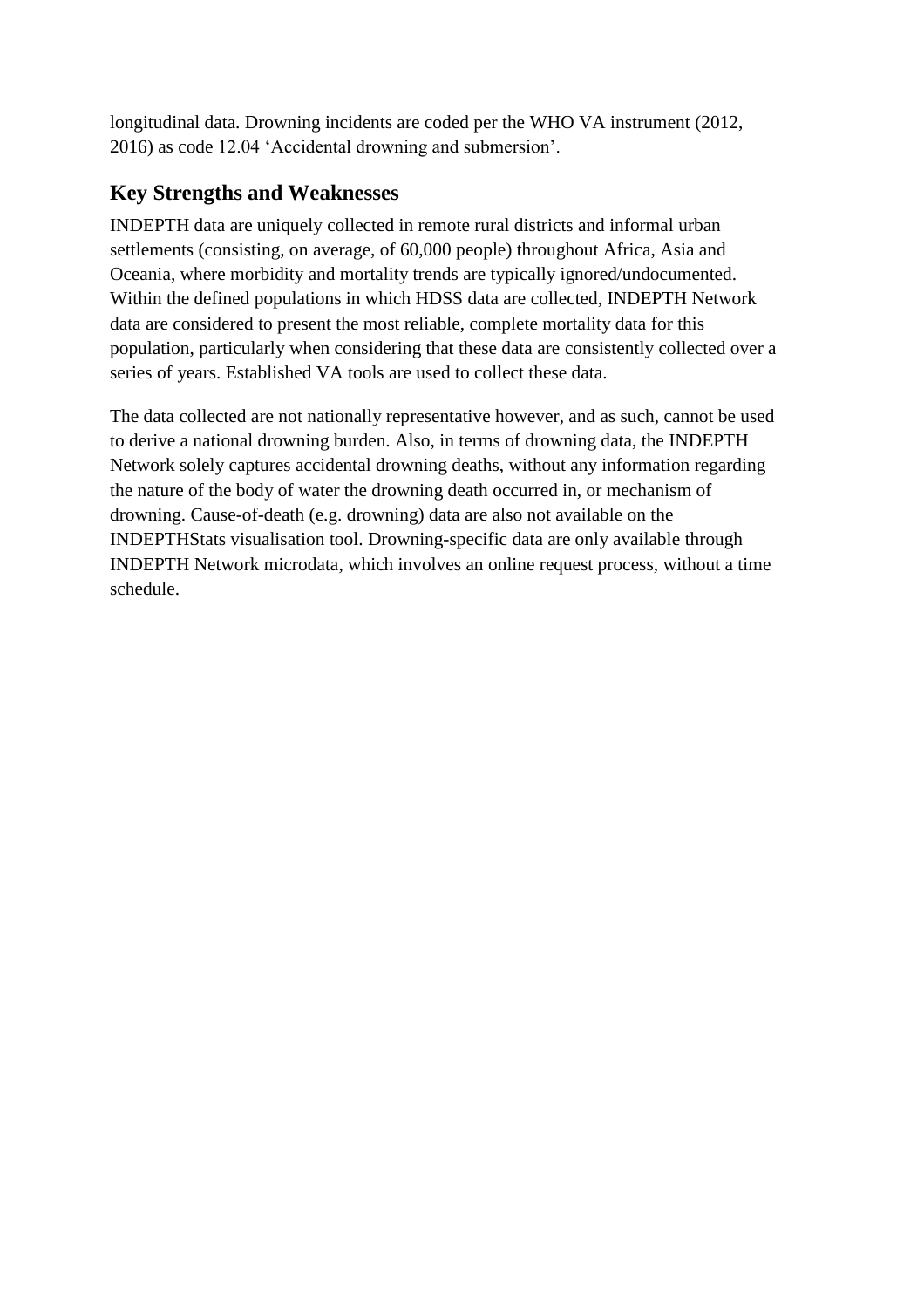Table 3. *Summarised strengths and limitations of the mortality data provided by the WHO Mortality Database, GBD Study, EM-DAT and INDEPTH Network*

|                                                | <b>WHO Mortality Database</b>                                                                                                                                                                                                                                                                                                                                                                                                                                   | <b>GBD</b>                                                                                                                                                                                                                                                                                                                                                      | <b>EM-DAT</b>                                                                                                                                                                                                                                                            | <b>INDEPTH Network</b>                                                                                                                                                                                                                                                                                                          |
|------------------------------------------------|-----------------------------------------------------------------------------------------------------------------------------------------------------------------------------------------------------------------------------------------------------------------------------------------------------------------------------------------------------------------------------------------------------------------------------------------------------------------|-----------------------------------------------------------------------------------------------------------------------------------------------------------------------------------------------------------------------------------------------------------------------------------------------------------------------------------------------------------------|--------------------------------------------------------------------------------------------------------------------------------------------------------------------------------------------------------------------------------------------------------------------------|---------------------------------------------------------------------------------------------------------------------------------------------------------------------------------------------------------------------------------------------------------------------------------------------------------------------------------|
| <b>Drowning Data</b><br><b>Characteristics</b> | Drowning-specific deaths<br>are documented under ICD-<br>10 drowning codes,<br>including V90, V92, W65-<br>W74, X71, X92 and Y21.<br>These codes capture deaths<br>due to water transport,<br>accidental, intentional and<br>undetermined drowning<br>incidents. Deaths due to<br>water-related environmental<br>incidents (e.g. X38 - Victim<br>of flood) are also<br>documented, but drowning-<br>specific fatalities cannot be<br>extracted from these data. | 'Drowning' specific deaths<br>are documented as such<br>under the variable<br>'Unintentional Injuries',<br>within the broader category<br>of 'Injuries'. Drowning<br>deaths due to water<br>transport, intentional (i.e. by<br>suicide, or assault),<br>unspecified or<br>environmental (e.g. due to<br>floods) incidents cannot be<br>extracted from GBD data. | Deaths due to water-related<br>disasters (e.g. tsunamis) and<br>that meet EM-DAT disaster<br>criteria (e.g. 10 or more<br>individuals deceased) are<br>captured. Drowning-specific<br>deaths cannot be isolated<br>within these data however.                            | Drowning-specific deaths<br>are documented under the<br>variable 'Accidental<br>drowning and submersion'.<br>Drowning deaths due to<br>water transport, intentional<br>(i.e. by suicide, or assault),<br>unspecified or<br>environmental (e.g. due to<br>floods) incidents cannot be<br>extracted from INDEPTH<br>Network data. |
|                                                | The ICD-10 codes also<br>capture the nature of the<br>body of water (e.g. W65 -<br>Drowning and submersion<br>while in bath-tub) and the<br>mechanism of drowning<br>(e.g. W70 - Drowning and<br>submersion following fall<br>into natural water) of a fatal<br>drowning incident.                                                                                                                                                                              | The nature of the body of<br>water relating to the fatal<br>drowning incident, and<br>mechanism of drowning are<br>not captured.                                                                                                                                                                                                                                | The nature of the water-<br>related disaster is recorded<br>(e.g. flood, tsunami). The<br>nature of the body of water<br>relating to the fatal drowning<br>incident, and mechanism of<br>drowning are not captured<br>(as drowning-specific data<br>are not documented). | The nature of the body of<br>water relating to the fatal<br>drowning incident, and<br>mechanism of drowning are<br>not captured.                                                                                                                                                                                                |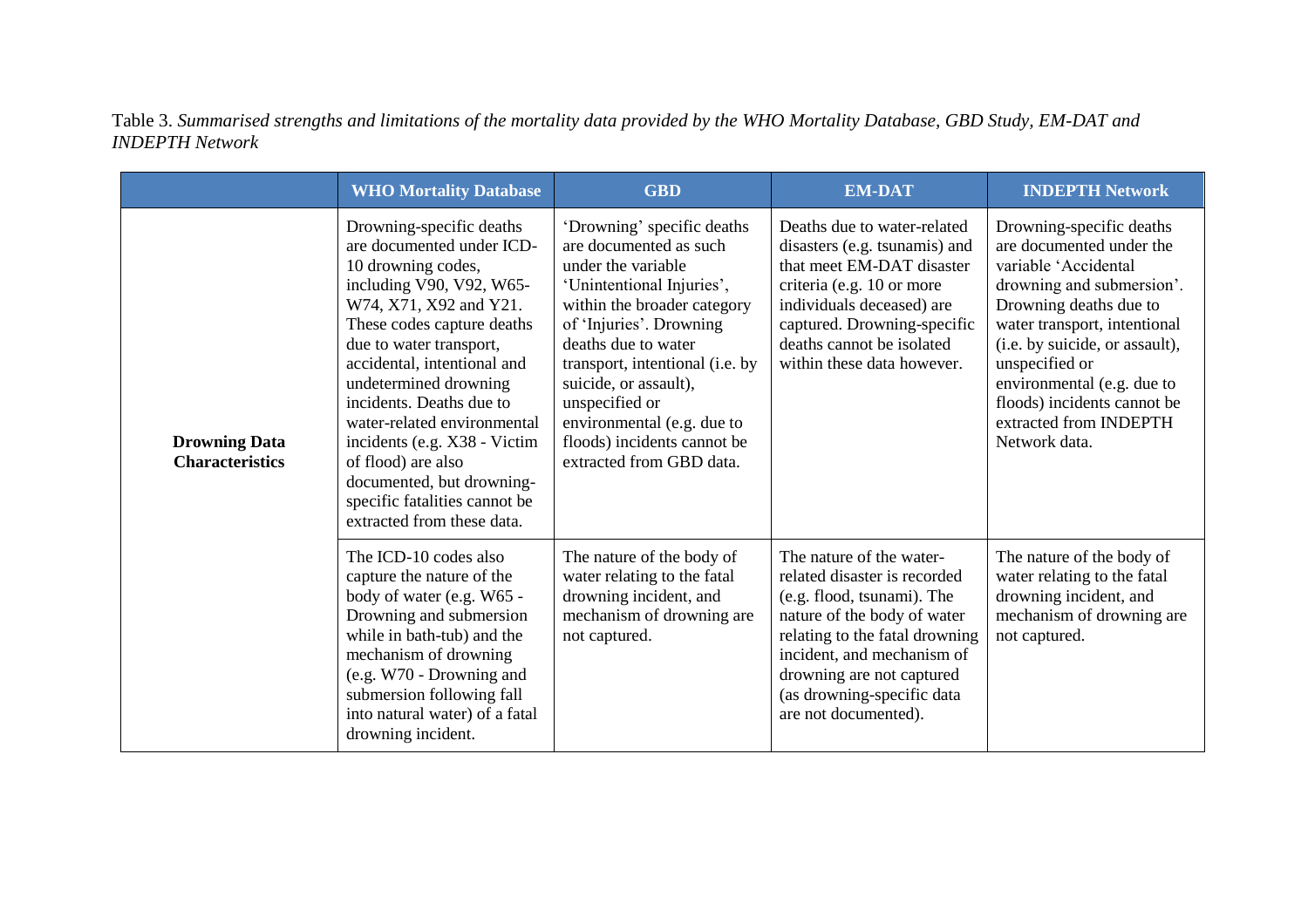|                                          | <b>WHO Mortality Database</b>                                                                                                                                                                                                                                                             | <b>GBD</b>                                                                                                                                                                                                                                                                                        | <b>EM-DAT</b>                                                                                                                                                                                                               | <b>INDEPTH Network</b>                                                                                                                                                                                                                                            |
|------------------------------------------|-------------------------------------------------------------------------------------------------------------------------------------------------------------------------------------------------------------------------------------------------------------------------------------------|---------------------------------------------------------------------------------------------------------------------------------------------------------------------------------------------------------------------------------------------------------------------------------------------------|-----------------------------------------------------------------------------------------------------------------------------------------------------------------------------------------------------------------------------|-------------------------------------------------------------------------------------------------------------------------------------------------------------------------------------------------------------------------------------------------------------------|
| Data Coverage and<br><b>Completeness</b> | A complete list of the<br>countries $(>100)$ for whom<br>medically-certified mortality<br>data are available since<br>1950, is provided on the<br><b>WHO Mortality Database</b><br>website.                                                                                               | The GBD provides estimated<br>mortality data for 188<br>countries, listed on the GBD<br>website, from 1990-2015.                                                                                                                                                                                  | EM-DAT provides mortality<br>data for $>22,000$ global<br>disasters (including water-<br>related disasters) from 1900<br>to the time of writing. These<br>are identified in the 'Disaster<br>List' section of the database. | A complete list of the 47<br>sites for whom longitudinal<br>data are available<br>(predominately in LMICs),<br>is provided on the<br><b>INDEPTH</b> website.                                                                                                      |
|                                          | Not all countries send data<br>to the WHO, and some send<br>it in a format rendering it<br>unsuitable for use. Also,<br>some do not report<br>corresponding population<br>data (for calculating<br>prevalence, e.g. deaths per<br>100,000 population), so UN<br>population data are used. | For countries with little to no<br>observed mortality data<br>(and/or population data)<br>mathematical modes are<br>used to generate estimates<br>based on neighbouring<br>countries. These estimates<br>have margins of error<br>associated with them<br>however, which must be<br>acknowledged. | It is not clear what<br>proportion of global<br>disasters (including water-<br>related disasters) is actually<br>captured by EM-DAT.<br>Corresponding population<br>data for the region impacted<br>is not provided.        | The INDEPTH Network<br>only provides data for the<br>sites it covers, which are not<br>deemed to be nationally<br>representative. Links to<br>corresponding data sources<br>(e.g. national census data)<br>for comparison are provided<br>on the INDEPTH website. |
|                                          | Measures of WHO data<br>coverage and completeness<br>are provided on the WHO<br>Mortality Database website.                                                                                                                                                                               | Estimated measures of data<br>completeness, and<br>representativeness are listed<br>on the GBD website.                                                                                                                                                                                           | It is not clear what<br>proportion of global<br>disasters (including water-<br>related disasters) is actually<br>captured by EM-DAT.                                                                                        | The INDEPTH Network<br>only provides data for the<br>sites it covers, which are not<br>deemed to be nationally<br>representative.                                                                                                                                 |
|                                          | The level of data coverage<br>and completeness reported<br>varies from country to<br>country, and must be<br>acknowledged when<br>assessing data suitability.                                                                                                                             | The data completeness and<br>representativeness reported<br>varies from country to<br>country, and must be<br>acknowledged when<br>assessing data suitability.                                                                                                                                    | Non-disaster-related<br>drowning fatalities are not<br>captured by this<br>database/dataset.                                                                                                                                | When using Verbal<br>Autopsies a small portion of<br>deaths in a site will always<br>be impossible to follow-up<br>on (e.g. due to lack of<br>witnesses to interview).                                                                                            |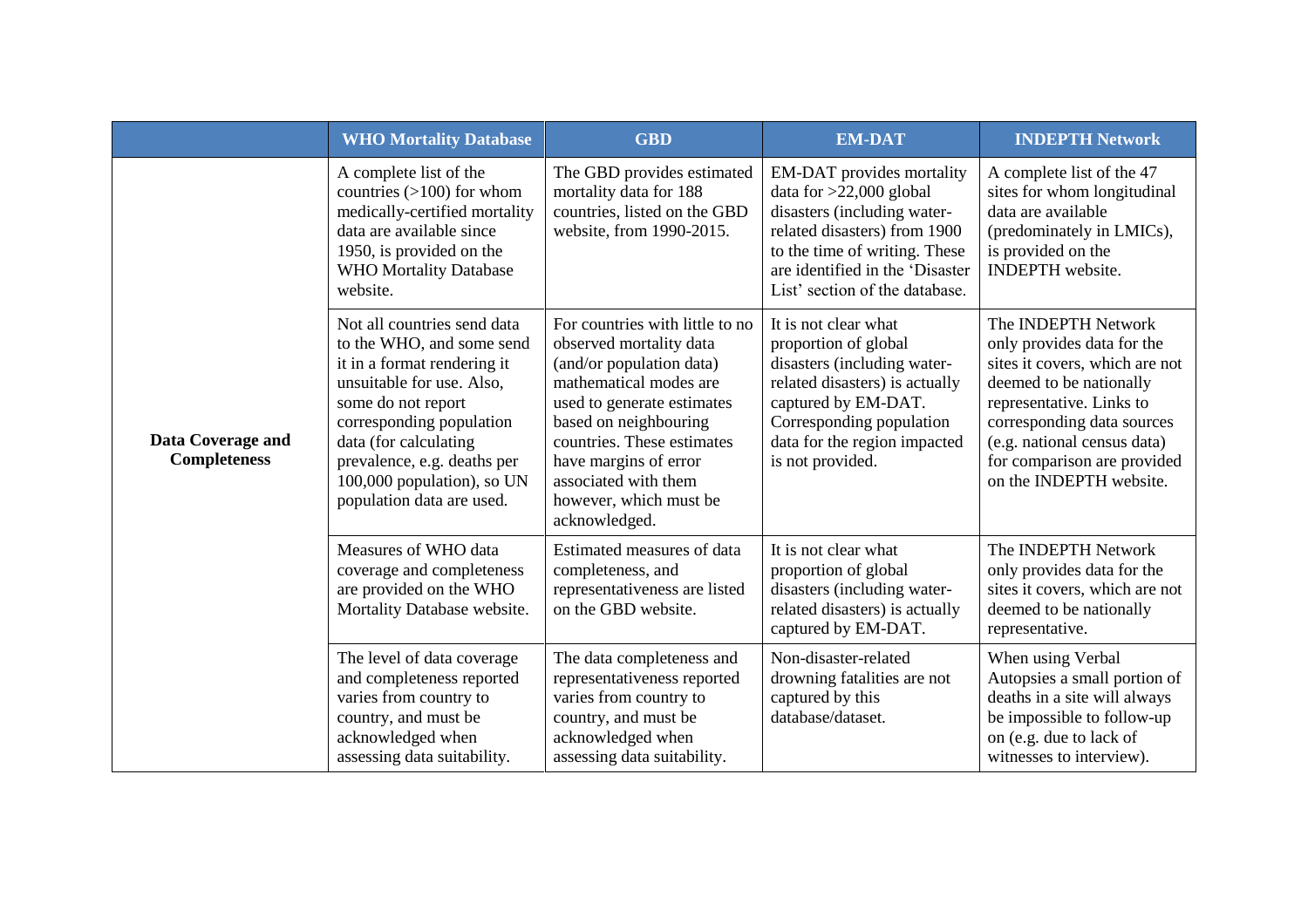|                     | <b>WHO Mortality Database</b>                                                                                                                                                                                                                                                                                                                                             | <b>GBD</b>                                                                                                                                                                                                                                                                                                                                                              | <b>EM-DAT</b>                                                                                                                                                                                                           | <b>INDEPTH Network</b>                                                                                                                                                                                                   |
|---------------------|---------------------------------------------------------------------------------------------------------------------------------------------------------------------------------------------------------------------------------------------------------------------------------------------------------------------------------------------------------------------------|-------------------------------------------------------------------------------------------------------------------------------------------------------------------------------------------------------------------------------------------------------------------------------------------------------------------------------------------------------------------------|-------------------------------------------------------------------------------------------------------------------------------------------------------------------------------------------------------------------------|--------------------------------------------------------------------------------------------------------------------------------------------------------------------------------------------------------------------------|
|                     | Only medically-certified,<br>nationally registered deaths<br>are included in the WHO<br>Mortality Database.                                                                                                                                                                                                                                                               | Predominately established<br>data sources (e.g. vital<br>registration data, census<br>data) listed on the GBD<br>website and best practice<br>modeling techniques create<br>GBD data and estimates.                                                                                                                                                                     | EM-DAT data are collated<br>from UN agencies, NGOs,<br>insurance companies,<br>research institutes and media<br>reports, and is cross-checked<br>extensively by the EM-DAT<br>team.                                     | <b>Standardised Verbal</b><br>Autopsy (VA) instruments<br>and the InterVa-4 program<br>are used to provide<br>consistent, validated cause of<br>death coding across the<br>fatalities documented.                        |
| <b>Data Quality</b> | Accuracy in cause of death<br>coding may still vary from<br>country to country, due to<br>biases in coders (e.g. not<br>wanting to record a death as<br>a suicide) or mis-coding.<br>ICD coding schemes have<br>also changed from ICD-1 to<br>ICD-10 since 1948,<br>becoming more detailed. As<br>such, caution is needed when<br>making historical trend<br>comparisons. | Any estimated mortality data<br>cannot be fully accurate, nor<br>can they be validated. This<br>also includes the estimated<br>uncertainty levels (error<br>margins). In addition,<br>accuracy in cause of death<br>coding may still vary from<br>country to country, due to<br>biases in coders (e.g. not<br>wanting to record a death as<br>a suicide) or mis-coding. | Given the varied nature of<br>the data sources for this<br>database (e.g. media reports,<br>which frequently report<br>errors) EM-DAT provide a<br>disaster record reliability<br>score, which must be<br>acknowledged. | Biased or insufficient recall<br>from family interviews when<br>using a VA tool may<br>influence coding accuracy<br>and quality.                                                                                         |
|                     | Little detail regarding the<br>WHO data screening/entry<br>protocol is provided online.<br>The percentage of ill-defined<br>('dump' or 'garbage' codes)<br>per member states is listed<br>on the website.                                                                                                                                                                 | Raw, GBD source data<br>undergo screening and<br>preparation processes by<br>experts, including<br>redistribution of codes to<br>correct for errors and biases.<br>A detailed GBD protocol is<br>provided on the website.                                                                                                                                               | Little detail regarding the<br>EM-DAT data screening/<br>entry protocol is provided<br>online.                                                                                                                          | A rigorous dataset<br>screening/quality approval<br>protocol is observed (and<br>described on the INDEPTH<br>website) for INDEPTH<br>Network datasets before<br>publication, including staged<br>checks for data errors. |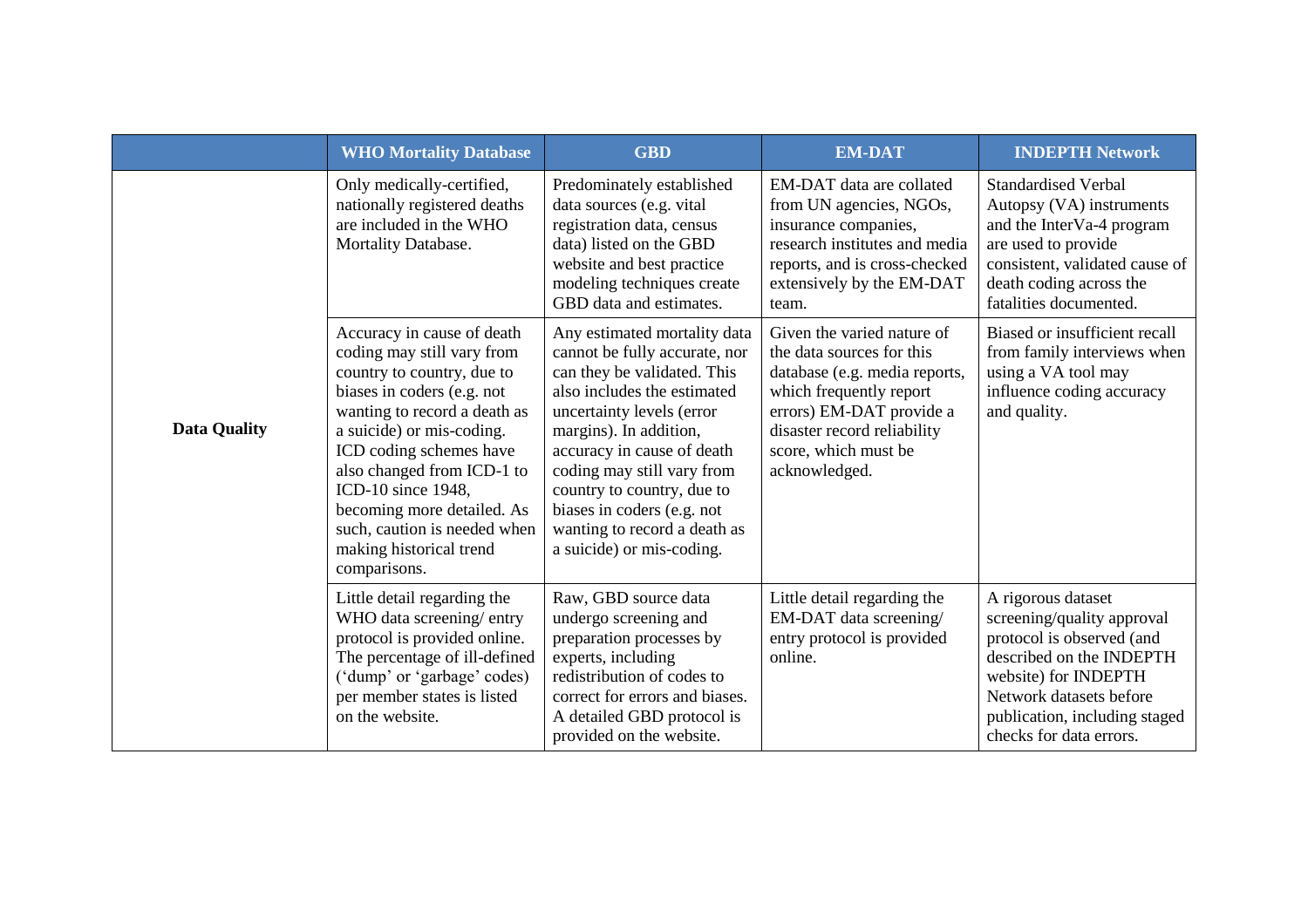|                                 | <b>WHO Mortality Database</b>                                                                                                                                                                                                      | <b>GBD</b>                                                                                                                                                                                                                                                                                                                              | <b>EM-DAT</b>                                                                                                                                                                                                                                                                                                                                           | <b>INDEPTH Network</b>                                                                                                                                                                                             |
|---------------------------------|------------------------------------------------------------------------------------------------------------------------------------------------------------------------------------------------------------------------------------|-----------------------------------------------------------------------------------------------------------------------------------------------------------------------------------------------------------------------------------------------------------------------------------------------------------------------------------------|---------------------------------------------------------------------------------------------------------------------------------------------------------------------------------------------------------------------------------------------------------------------------------------------------------------------------------------------------------|--------------------------------------------------------------------------------------------------------------------------------------------------------------------------------------------------------------------|
| <b>Data Quality</b><br>(contd.) | Key mortality and<br>demographic variables (e.g.<br>age and gender) are included<br>in the WHO Mortality<br>Database (and datasets), and<br>a detailed data dictionary is<br>provided for all variables<br>listed.                 | Key mortality and<br>demographic variables (e.g.<br>age and gender) are included<br>in GBD data, and a detailed<br>data dictionary is provided<br>for all variables listed. These<br>are provided in line with the<br>best practice Guidelines for<br><b>Accurate and Transparent</b><br><b>Health Estimates Reporting</b><br>(GATHER). | Key variables (e.g. the type,<br>name, timeline of the<br>disaster, no. of deaths and<br>injuries) are included, for<br>which a detailed data<br>dictionary is provided. Key<br>mortality and demographic<br>variables (e.g. age, gender,<br>specific cause of death) are<br>not provided however<br>(access to microdata may be<br>required for this). | Key mortality and<br>demographic variables (e.g.<br>age and gender) are included<br>in the INDEPTH Network<br>datasets, and a detailed data<br>dictionary is provided for all<br>variables listed.                 |
|                                 | Age standardised death rates<br>are calculated and included<br>to facilitate mortality<br>comparisons across<br>countries, and time periods.                                                                                       | Age standardised death rates<br>are calculated and included<br>to facilitate mortality<br>comparisons across<br>countries, and time periods.                                                                                                                                                                                            | It is not clear what<br>demographic information is<br>captured by EM-DAT<br>(access to microdata may be<br>required for this).                                                                                                                                                                                                                          | The use of age-sex-year<br>standardisation (using the<br><b>INDEPTH</b> standard<br>population) facilitates<br>comparison across sites and<br>time periods.                                                        |
|                                 | Countries typically submit<br>data to the WHO within 12-<br>18 months after the closure<br>of their records for the<br>calendar year, and there is a<br>further delay for processing<br>before the WHO publish the<br>data online. | GBD models and data are<br>updated in regular 'rounds'<br>(e.g. GBD 2010, GBD<br>2015). This means that<br>previous GDB publications<br>and datasets cannot be<br>compared however.                                                                                                                                                     | EM-DAT is updated<br>internally on a daily basis,<br>with publically accessible<br>information being updated<br>every 3 months, once all<br>data has been cross-checked<br>and validated using different<br>sources.                                                                                                                                    | It is unclear how often<br>surveillance data are<br>recorded/updated, and how<br>long before this is published<br>on the INDEPTH website.<br>Different surveillance sites<br>also cover different time<br>periods. |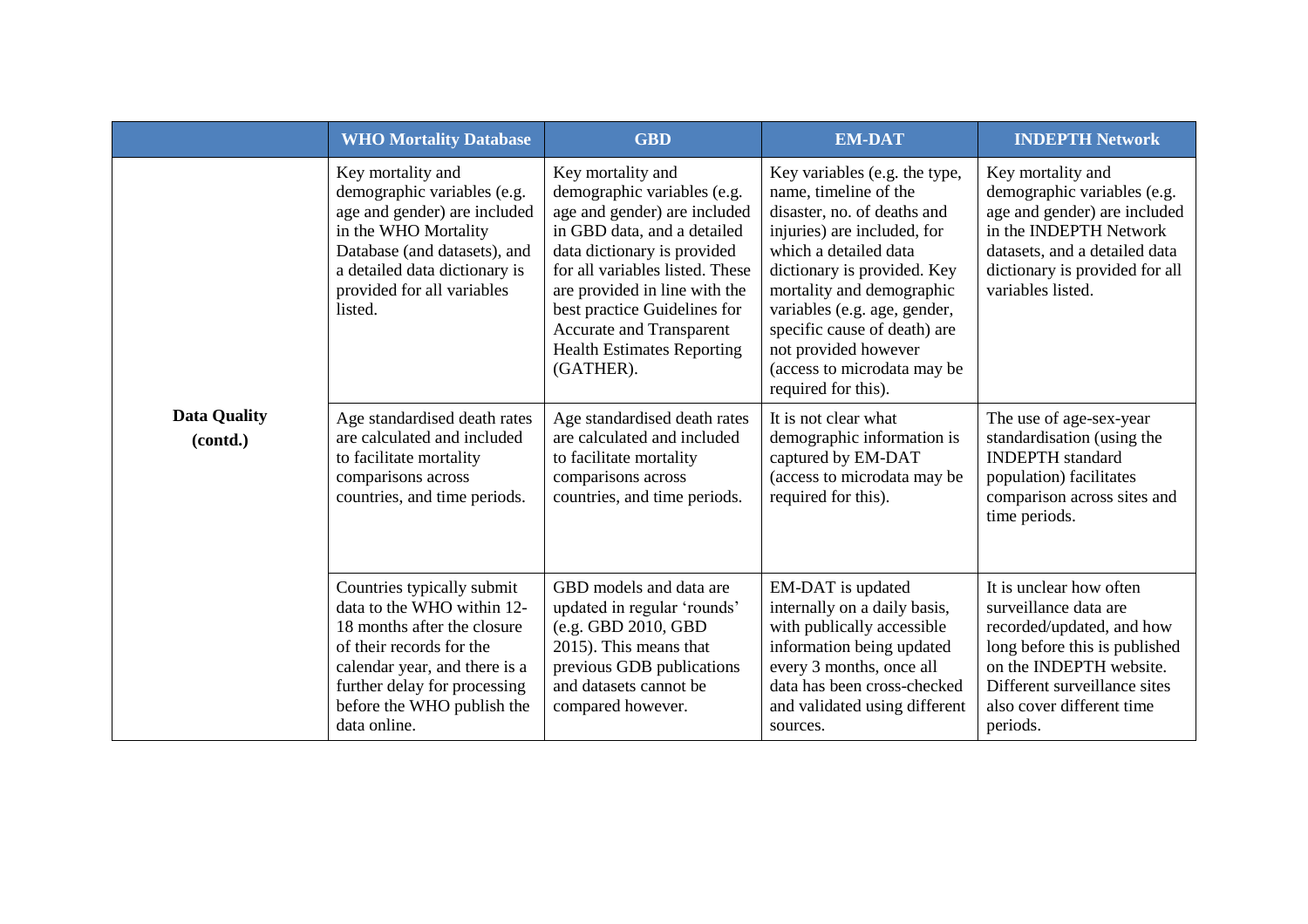|                           | <b>WHO Mortality Database</b>                                                                                                                                                                                                                                                                   | <b>GBD</b>                                                                                                                                                                                                                                                                                                                                                                                        | <b>EM-DAT</b>                                                                                                                                                                                                                                                                                                              | <b>INDEPTH Network</b>                                                                                                                                                                                                                                                                                                                   |
|---------------------------|-------------------------------------------------------------------------------------------------------------------------------------------------------------------------------------------------------------------------------------------------------------------------------------------------|---------------------------------------------------------------------------------------------------------------------------------------------------------------------------------------------------------------------------------------------------------------------------------------------------------------------------------------------------------------------------------------------------|----------------------------------------------------------------------------------------------------------------------------------------------------------------------------------------------------------------------------------------------------------------------------------------------------------------------------|------------------------------------------------------------------------------------------------------------------------------------------------------------------------------------------------------------------------------------------------------------------------------------------------------------------------------------------|
| <b>Data Accessibility</b> | An online visualisation tool<br>(providing tables and<br>figures), and CoDQL (basic<br>data extraction tool) provide<br>aggregate mortality data<br>including variables such as<br>cause of death, age, gender<br>and location in-real time.<br>Detailed user guidance is<br>provided for both. | A series of online<br>visualisation tools (providing<br>tables, figures and maps) and<br>GBD Results tool (basic data<br>extraction tool) provide<br>aggregate mortality data<br>including variables such as<br>cause of death, age, gender<br>and location in-real time.<br>Detailed user guidance is<br>provided for both. Default<br>settings for these tools do not<br>show margins of error. | The online database<br>(providing tables, figures,<br>maps, downloadable CSV<br>files) provides aggregate<br>mortality data including<br>variables such as disaster<br>type, location, total injuries<br>and those made homeless<br>through a series of<br>interfaces. Brief user<br>guidance is provided to use<br>these. | <b>INDEPTHStats</b> is an online<br>visualisation tool which<br>provides aggregate mortality<br>data including variables such<br>as age, gender, site location<br>and country in real-time.<br>Data for cause-specific<br>deaths cannot be selected<br>using INDEPTHStats at<br>present. Detailed user<br>guidance is provided for this. |
|                           | Detailed microdata<br>(including 2015 data) are<br>available for immediate<br>download online.                                                                                                                                                                                                  | Access to certain GBD<br>microdata is available<br>through the GHDx platform.<br>In addition, some GBD<br>microdata require a<br>registration/application<br>process, and some require<br>fees. No time schedule for<br>accessing these is provided.                                                                                                                                              | Access to more detailed<br>microdata is solely available<br>through an online request<br>procedure, where<br>applications are reviewed by<br>the team on a case-by-case<br>basis (with no time schedule<br>provided).                                                                                                      | Access to more detailed<br>microdata is solely available<br>through an online request<br>procedure on the INDEPTH<br>Data Repository, where<br>applications are reviewed by<br>the team on a case-by-case<br>basis (with no time schedule<br>provided).                                                                                  |
|                           | The microdata are very<br>complex, large files, which<br>require expertise in data<br>processing and software to<br>manage and analyse.                                                                                                                                                         | The microdata vary, but are<br>relatively large files, which<br>require some expertise in<br>data processing and software<br>to manage and analyse.                                                                                                                                                                                                                                               | It is not clear how complex<br>the microdata are, as access<br>to them is restricted.                                                                                                                                                                                                                                      | It is not clear how complex<br>the microdata are, as access<br>to them is restricted.                                                                                                                                                                                                                                                    |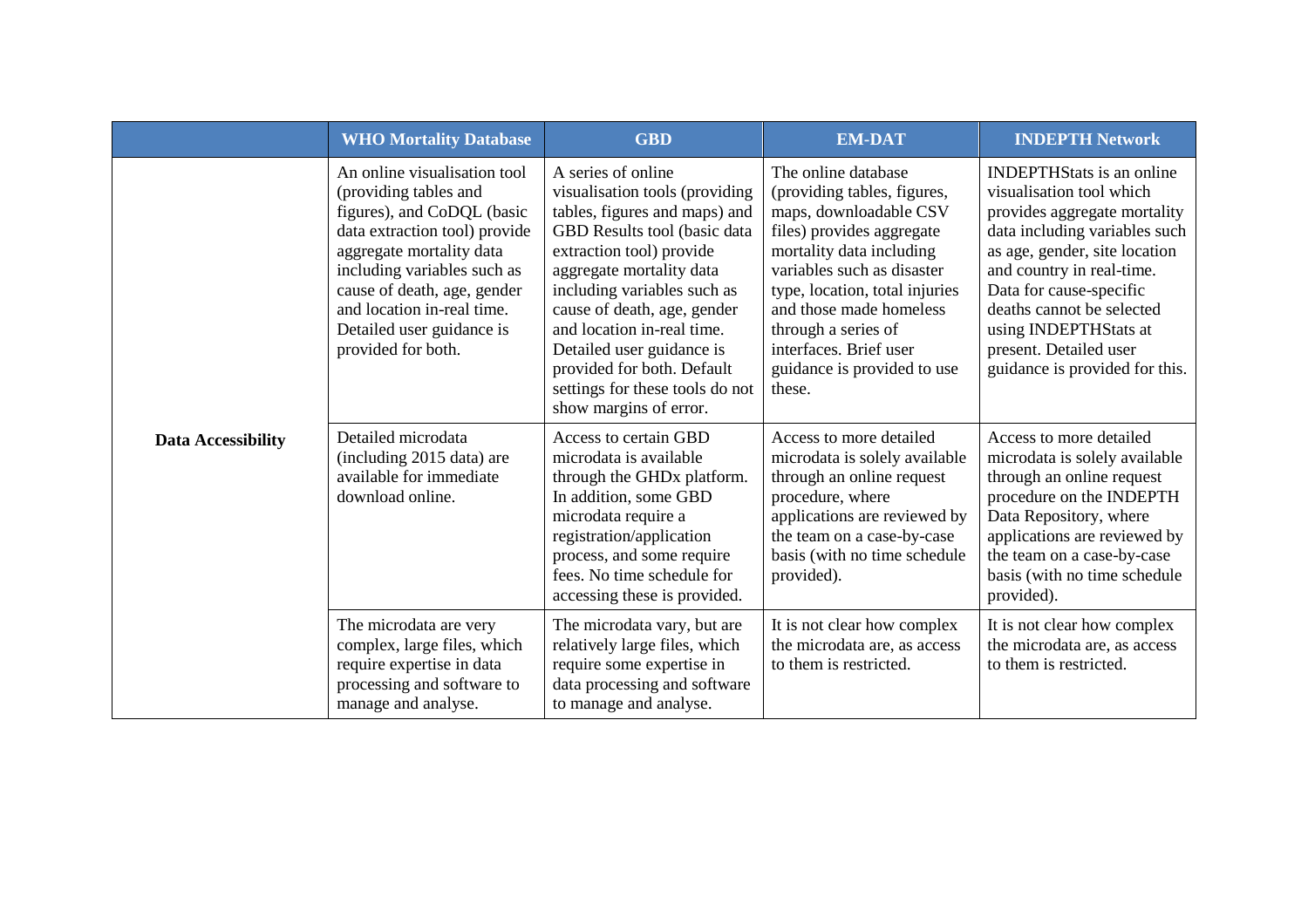## **Closing Remarks**

Each dataset has unique strengths and limitations, which, depending on the needs and standards of the user, can be used to determine the optimal dataset(s) for their work. The guidance presented in this report can be used to inform this decision.

Of note, during the course of the current project, requests for microdata were sent to the GBD, EM-DAT and INDEPTH Network in February, 2017. Responses to these requests have not yet been received. As such, for those seeking to use drowning microdata within a rapid timeframe, the WHO dataset may represent an optimally accessible option.